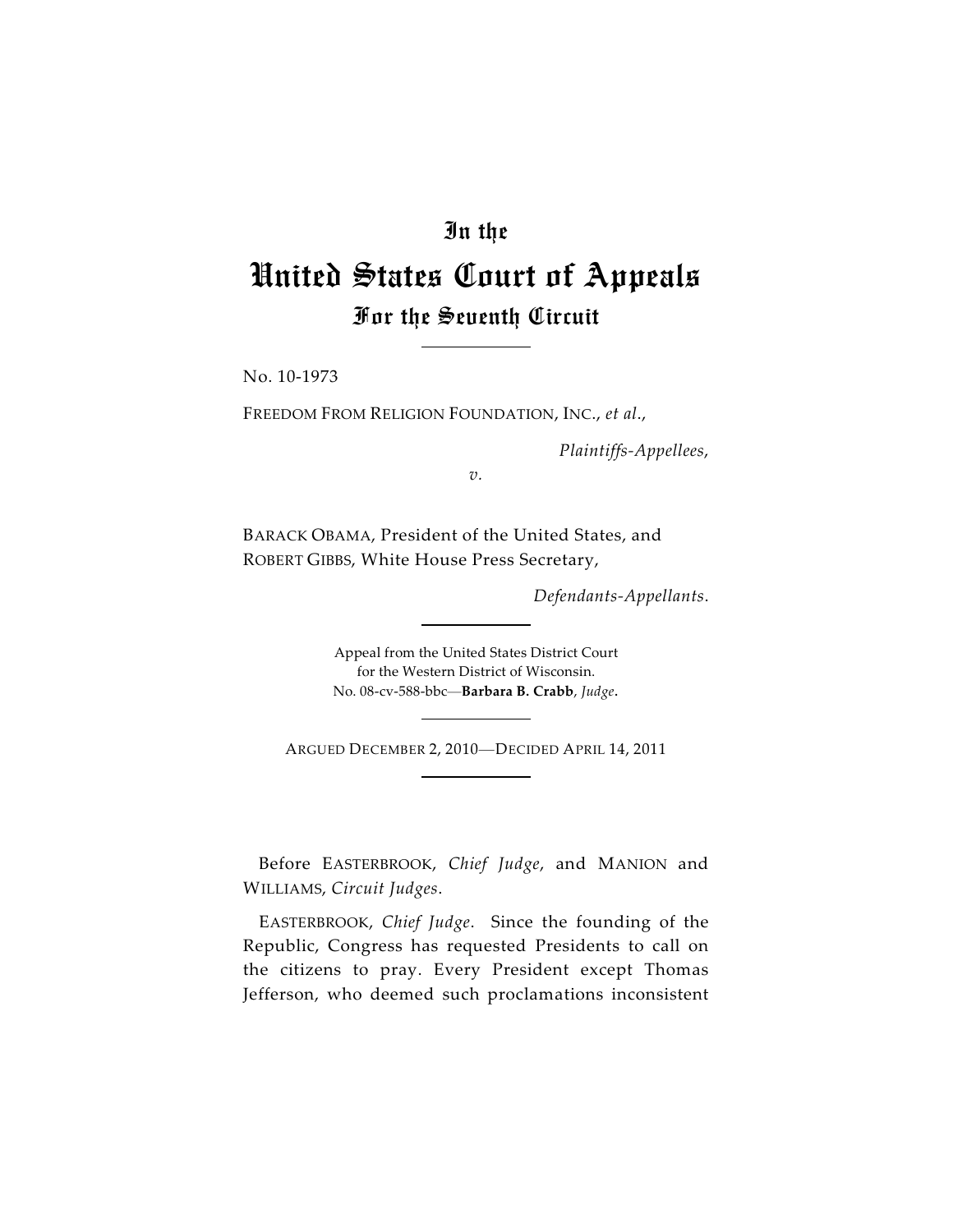with the Constitution's first amendment, has complied. See *Lynch v. Donnelly*, 465 U.S. 668, 674–78 (1984). The first of these proclamations, establishing Thanksgiving Day, was issued by President Washington on October 3, 1789, shortly after Congress transmitted to the states the text of what is now the first amendment. We reproduce President Washington's proclamation as Appendix A to this opinion.

Presidential proclamations for both Memorial Day and Thanksgiving Day commonly include an invitation to pray. In 1952 the House and Senate adopted a joint resolution asking the President to establish a third such day annually, to be called a "national day of prayer." Pub. L. 324, 66 Stat. 64. President Truman proclaimed July 4, 1952, as the first National Day of Prayer. Proclamation 2978, 3 C.F.R. 160 (1949–53). Later presidents issued similar proclamations, though they designated different dates. In 1988 Congress enacted 36 U.S.C. §119, codifying the first Thursday in May as the appropriate day. As amended slightly in 1998, this statute reads:

The President shall issue each year a proclamation designating the first Thursday in May as a National Day of Prayer on which the people of the United States may turn to God in prayer and meditation at churches, in groups, and as individuals.

The most recent proclamation under this statute, issued by President Obama on April 30, 2010, appears as Appendix B to this opinion.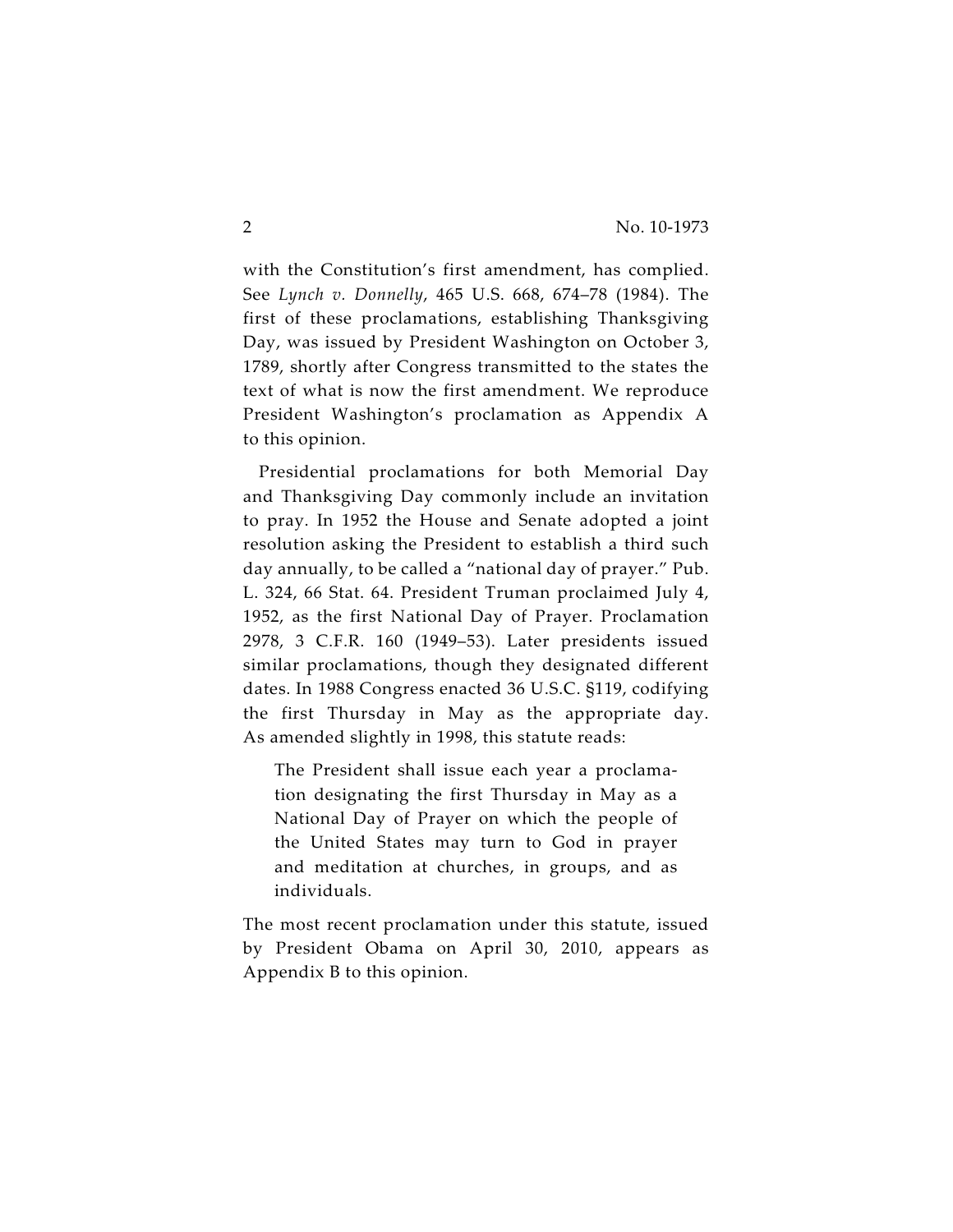Plaintiffs in this suit (an organization and six of its members) contend that §119 violates the establishment clause of the first amendment. The district judge dismissed one defendant as a private actor outside the Constitution's reach; plaintiffs have not appealed that decision. The other two defendants—the President and his Press Secretary—moved to dismiss for want of standing. The district judge denied that motion. 691 F. Supp. 2d 890 (W.D. Wis. 2010). The judge later concluded that both the statute and all proclamations issued under it violate the establishment clause. 705 F. Supp. 2d 1039 (W.D. Wis. 2010). The judge issued a declaratory judgment that §119 is invalid, plus an injunction forbidding the President of the United States to issue any proclamation under §119. 705 F. Supp. 2d at 1070. The President and the Press Secretary have appealed.

Standing is the first question because, unless the case presents a justiciable controversy, the judiciary must not address the merits. See *Steel Co. v. Citizens for a Better Environment*, 523 U.S. 83 (1998). Standing has three components: injury, causation, and redressability. See *Lujan v. Defenders of Wildlife*, 504 U.S. 555, 560– 62 (1992). We conclude that neither the statute nor the President's implementing proclamations injures plaintiffs, who therefore lack standing.

Section 119 imposes duties on the President alone. It does not require any private person to do anything—or for that matter to take any action in response to whatever the President proclaims. If anyone suffers injury,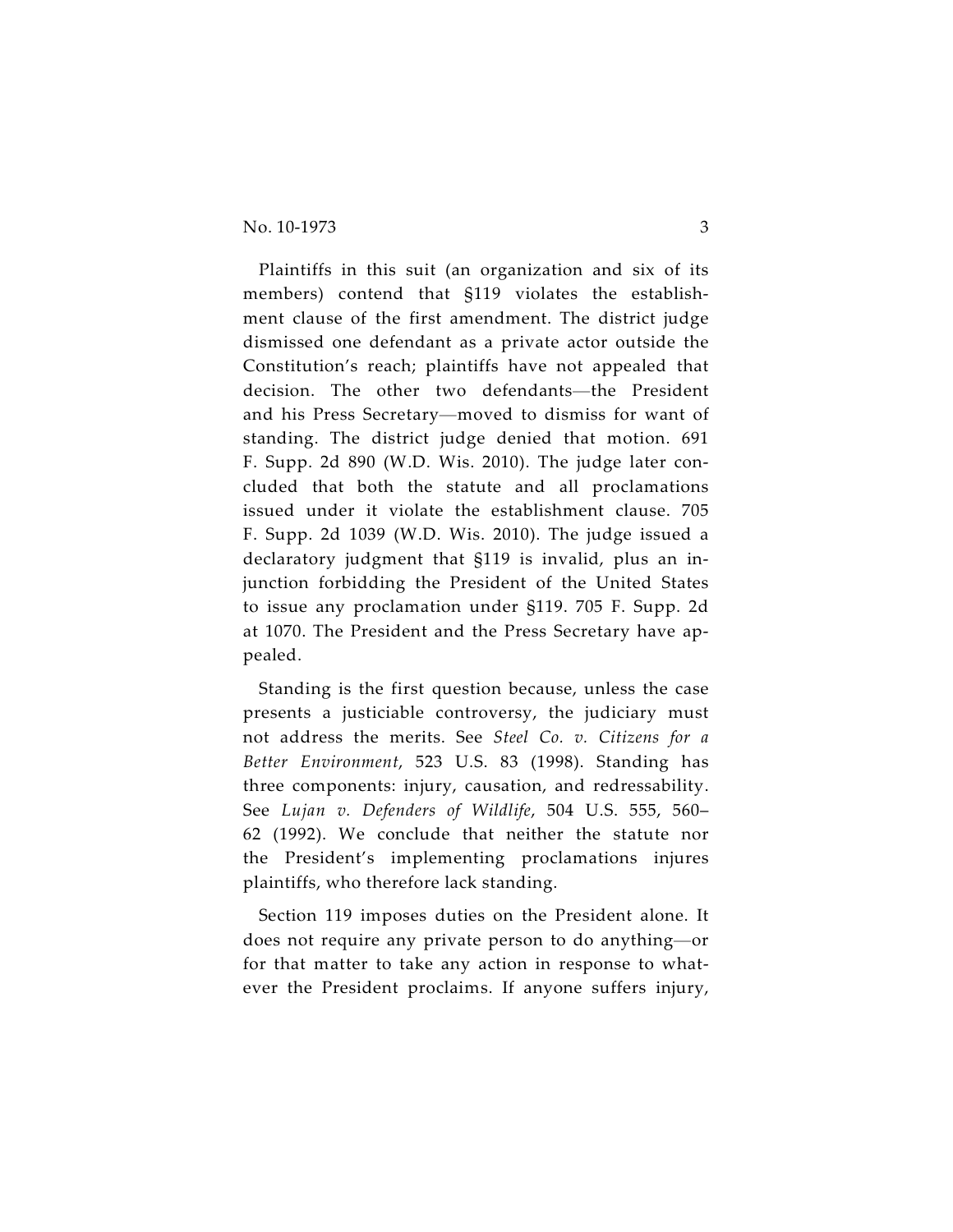therefore, that person is the President, who is not complaining. No one has standing to object to a statute that imposes duties on strangers. See, e.g., *Allen v. Wright*, 468 U.S. 737 (1984). See also *Elk Grove Unified School District v. Newdow*, 542 U.S. 1 (2004), which holds that a person who objects (on establishment clause grounds) to the words "under God" in the Pledge of Allegiance lacks standing to contest the Pledge's content, when the litigant has not been obliged to say the Pledge himself and does not have parental rights with respect to a pupil who is present when the Pledge is recited. It takes an invasion of one's own rights to create standing. (Plaintiffs do not contend that they come within the rare situation in which a statute's addressees cannot protect themselves and *jus tertii* litigation may be authorized. Nor do plaintiffs invoke taxpayer standing. See *Arizona Christian School Tuition Organization v. Winn*, No. 09–987 (U.S. Apr. 4, 2011); *Hein v. Freedom From Religion Foundation, Inc*., 551 U.S. 587 (2007).)

Unlike §119, the President's proclamations are addressed to plaintiffs, in common with all citizens. The President's 2010 proclamation includes this sentence: "I call upon the citizens of our Nation to pray, or otherwise give thanks, in accordance with their own faiths and consciences, for our many freedoms and blessings, and I invite all people of faith to join me in asking for God's continued guidance, grace, and protection as we meet the challenges before us." But although this proclamation speaks to all citizens, no one is obliged to pray, any more than a person would be obliged to hand over his money if the President asked all citizens to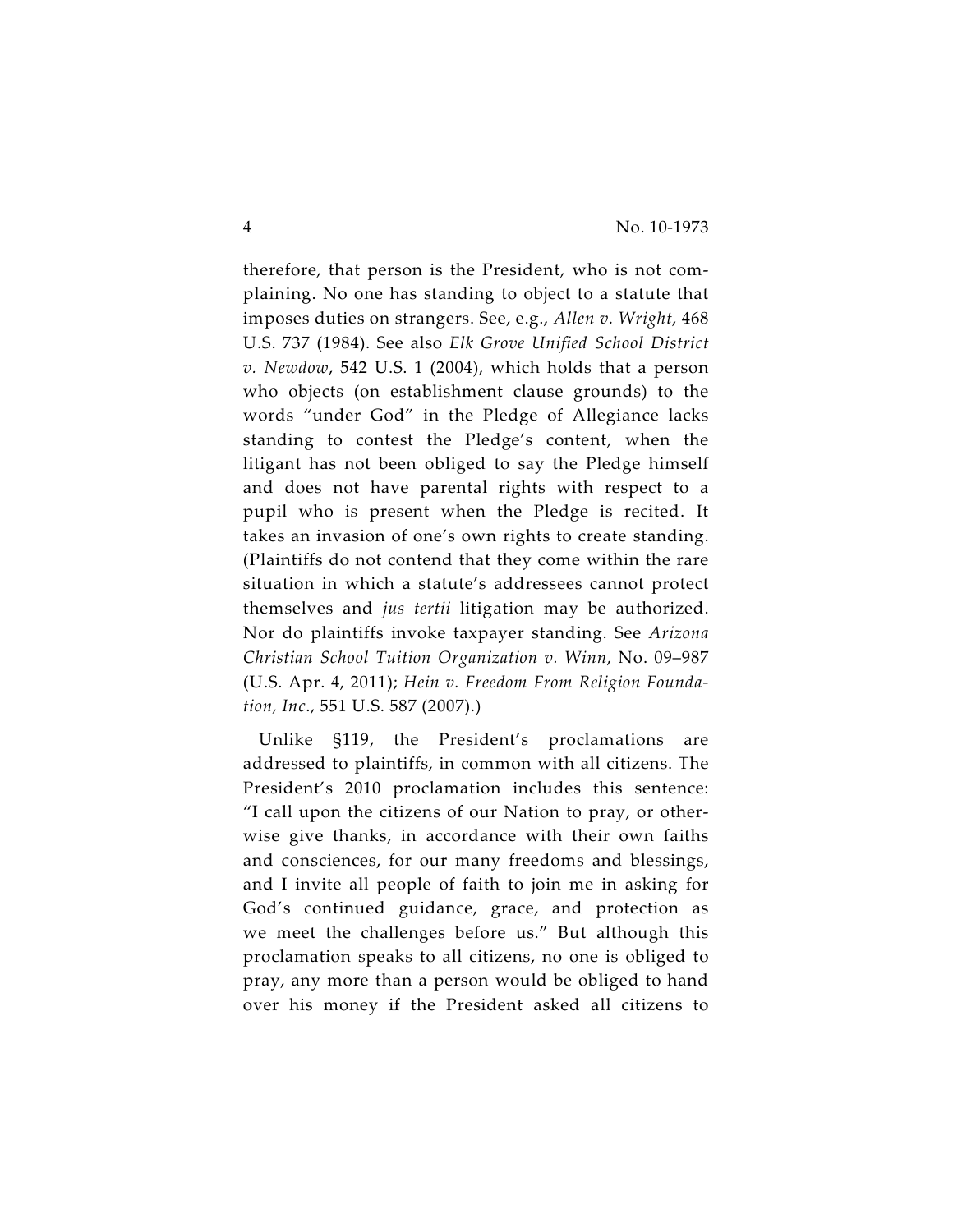support the Red Cross and other charities. It is not just that there are no penalties for noncompliance; it is that disdaining the President's proclamation is not a "wrong." The President has made a request; he has not issued a command. No one is injured by a request that can be declined. Cf*. Florida v. Rodriguez*, 469 U.S. 1, 5–6 (1984) (police are entitled to ask people to answer questions, or consent to search, even when they lack the authority to compel favorable action); *United States v. Childs*, 277 F.3d 947 (7th Cir. 2002) (en banc) (same).

A President frequently calls on citizens to do things that they prefer not to do—to which, indeed, they may be strongly opposed on political or religious grounds. Yet no one supposes that the Republican Party has standing to ask the judiciary to redress the "injury" inflicted when President Obama speaks to his own supporters and tries to influence the undecided. Nor would any (sensible) person suppose that a court could take a blue pencil to a President's inaugural address or State of the Union speech and remove statements that may offend some members of the audience. President Lincoln's second inaugural address, likely the greatest speech ever made by an American President, mentions God seven times and prayer three times, including the sentence: "Fondly do we hope, fervently do we pray, that this mighty scourge of war may speedily pass away." The address is chiseled in stone at the Lincoln Memorial on the National Mall. An argument that the prominence of these words injures every citizen, and that the Judicial Branch could order them to be blotted out, would be dismissed as preposterous.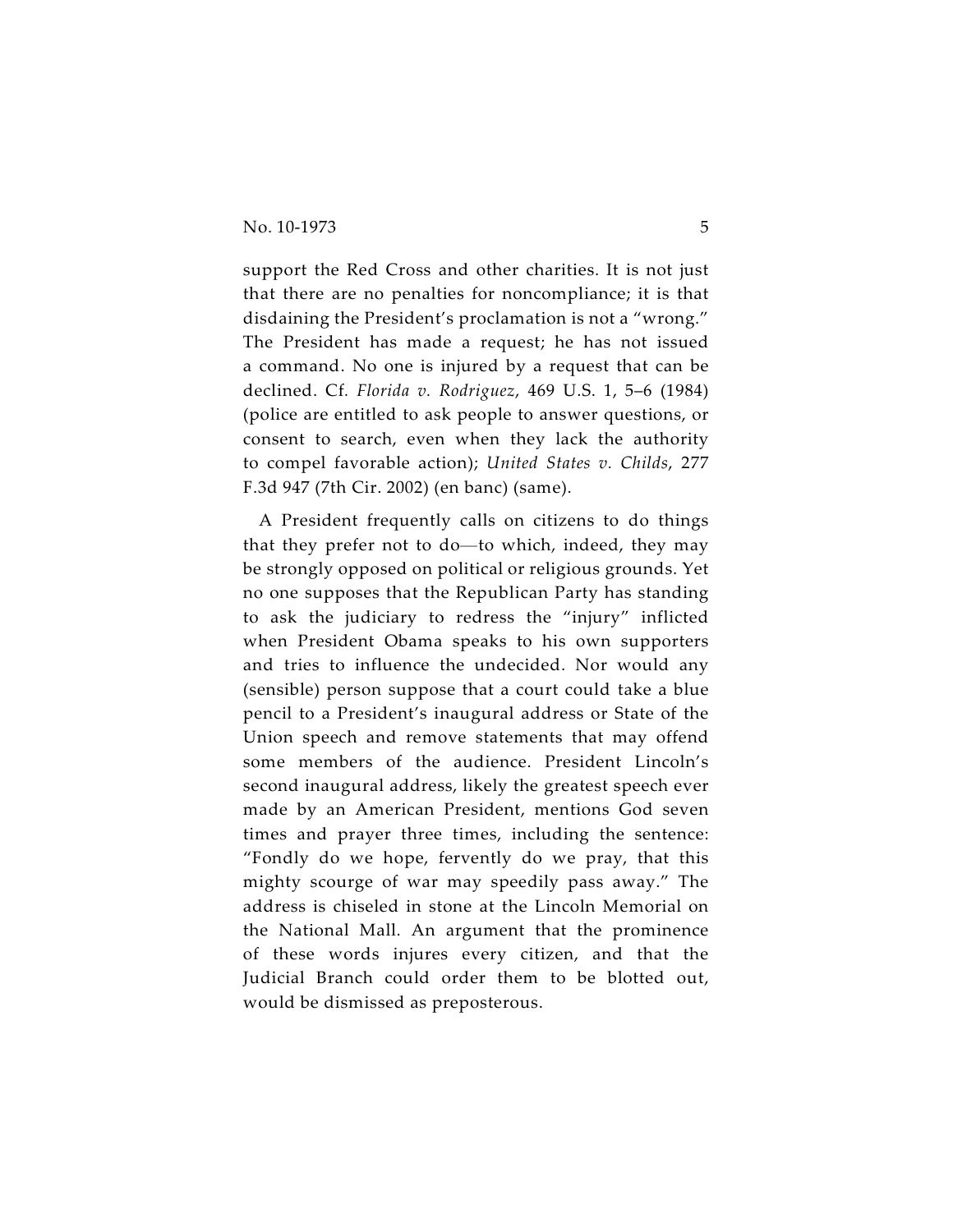The Judicial Branch does not censor a President's speech. *Johanns v. Livestock Marketing Association*, 544 U.S. 550 (2005), holds that even persons who are taxed to pay for governmental speech are not entitled to relief from the message (or the obligation to pay for it). Those who do not agree with a President's statement may speak in opposition to it; they are not entitled to silence the speech of which they disapprove.

Plaintiffs contend that they are injured because they feel excluded, or made unwelcome, when the President asks them to engage in a religious observance that is contrary to their own principles. It is difficult to see how any reader of the 2010 proclamation would feel excluded or unwelcome. Here again is the proclamation's only sentence that explicitly requests citizens to pray: "I call upon the citizens of our Nation to pray, *or otherwise give thanks, in accordance with their own faiths and consciences*, for our many freedoms and blessings, and I invite all people of faith to join me in asking for God's continued guidance, grace, and protection as we meet the challenges before us." But let us suppose that plaintiffs nonetheless feel slighted. Still, hurt feelings differ from legal injury. The "value interests of concerned bystanders" (*United States v. SCRAP*, 412 U.S. 669, 687 (1973)) do not support standing to sue.

If a perceived slight, or a feeling of exclusion, were enough, then Michael Newdow would have had standing to challenge the words "under God" in the Pledge of Allegiance, yet the Supreme Court held that he lacks standing. Similarly, if offense at a public official's sup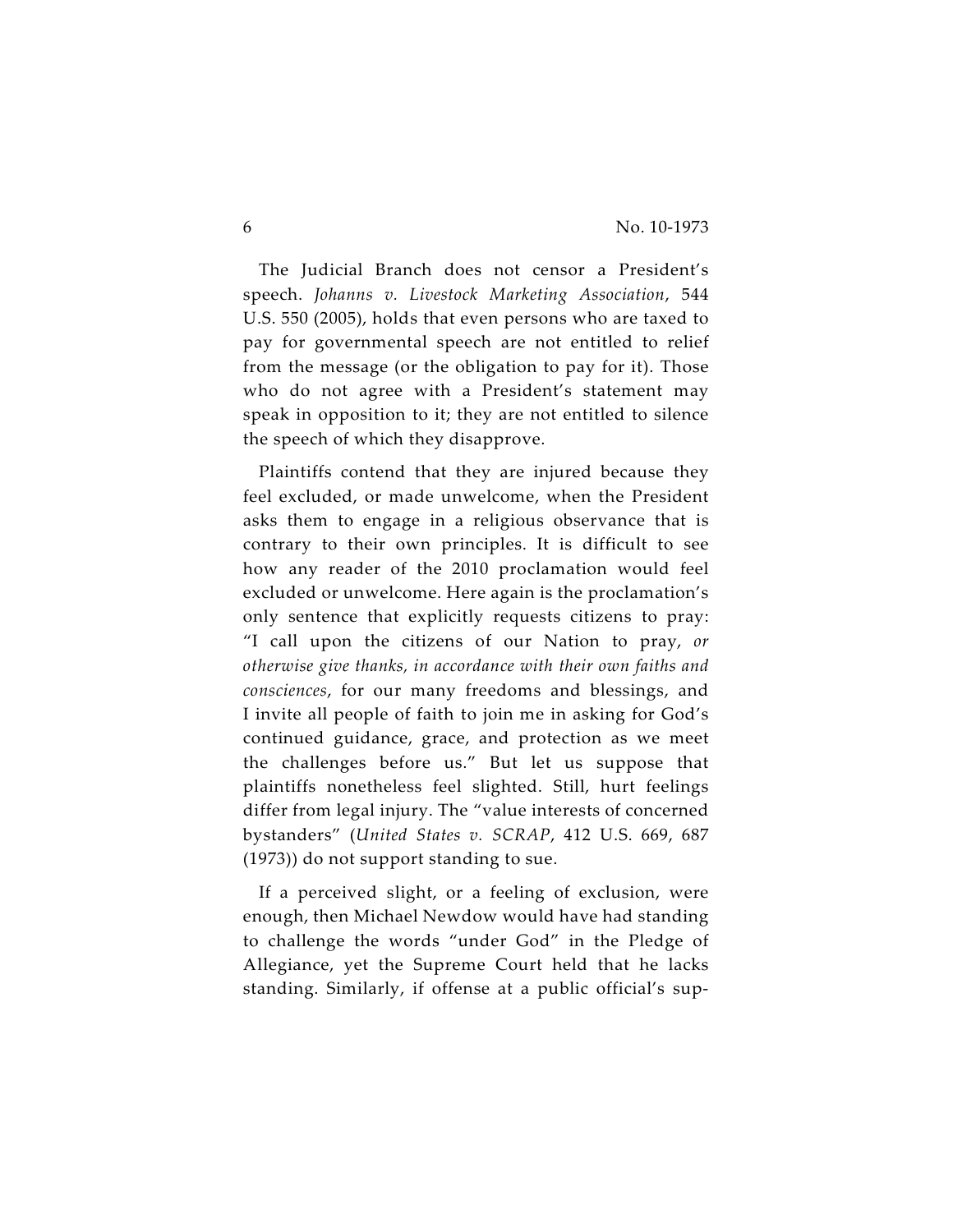port of religion were enough, the plaintiffs would have had standing in *Valley Forge Christian College v. Americans United for Separation of Church & State, Inc*., 454 U.S. 464 (1982). A federal agency donated surplus property to an educational institution that was supervised by a religious order. The Court held that persons who objected to the transfer lacked standing, because the transfer did not injure them. Everything that plaintiffs say in support of their own claim of injury either was, or could have been, said in *Valley Forge* as well. If plaintiffs have standing to challenge the President's proclamation, then *Newdow* and *Valley Forge* are dead letters.

Plaintiffs rely principally on a series of decisions in which this circuit has held that persons who are obliged to view religious displays in order to access public services, or reach their jobs, have standing to contest the displays' contents. See, e.g*., American Civil Liberties Union v. St. Charles*, 794 F.2d 265 (7th Cir. 1986); *Gonzales v. North Township*, 4 F.3d 1412 (7th Cir. 1993); *Books v. City of Elkhart*, 235 F.3d 292, 299–301 (7th Cir. 2000) (*Books I*); *Books v. Elkhart County*, 401 F.3d 857 (7th Cir. 2005) (*Books II*). Three of these decisions predate *Newdow*, and in the only post-*Newdow* decision (*Books II*) the litigants did not ask the court to revisit *Books I*; the panel in *Books II* did not tackle the standing question independently or mention *Newdow*. Only one of the four decisions discusses *Valley Forge*, and none attempts to reconcile its holding with *Freedom From Religion Foundation, Inc. v. Zielke*, 845 F.2d 1463 (7th Cir. 1988), which holds that viewers of an unwelcome religious display lack standing.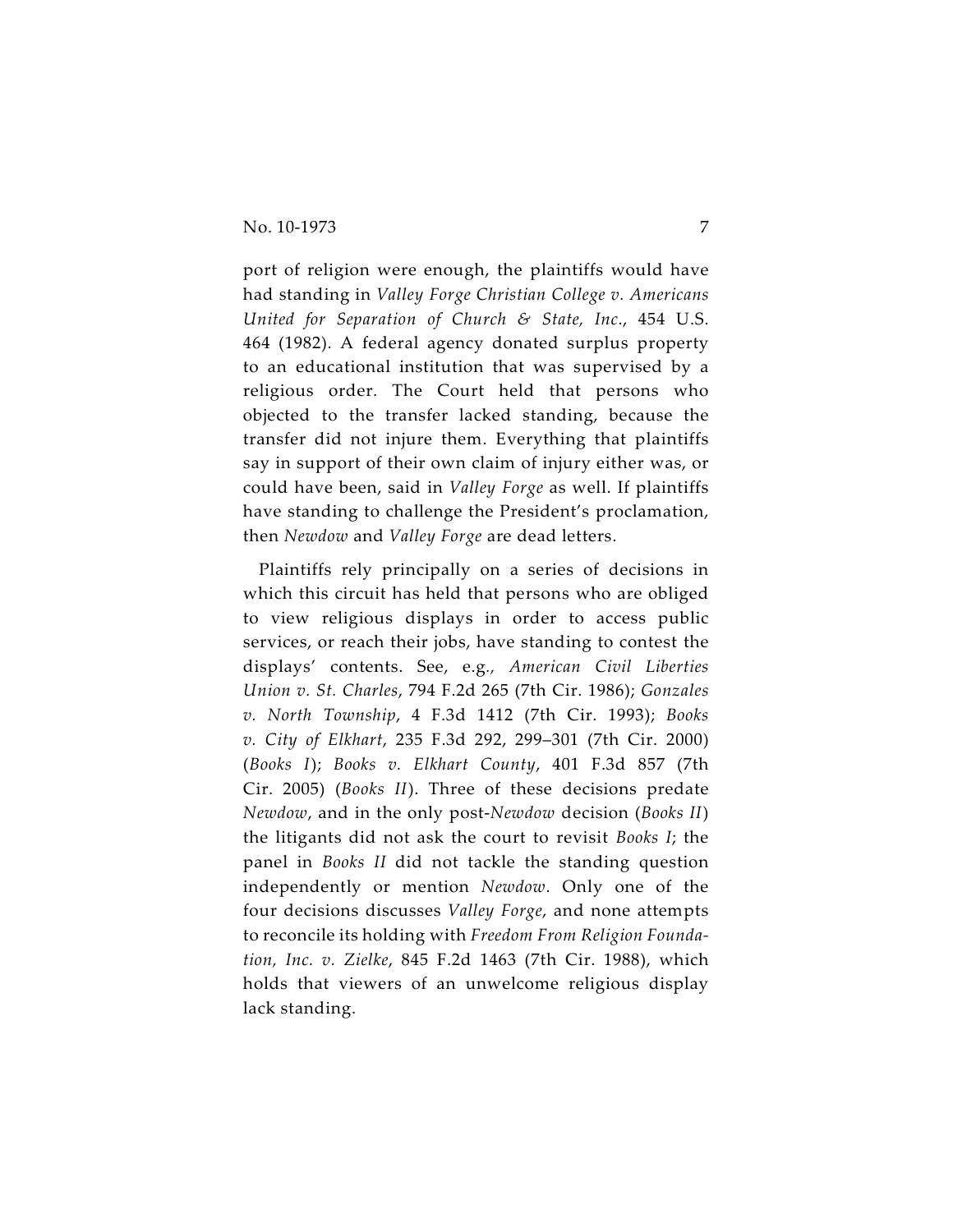Eventually we may need to revisit the subject of observers' standing in order to reconcile this circuit's decisions, but today is not the time. We observed in *St. Charles* that, as a result of *Valley Forge*, "[t]he fact that the plaintiffs do not like a cross to be displayed on public property—even that they are deeply offended by such a display—does not confer standing". 794 F.2d at 268. What did provide standing, we held, is that the plaintiffs had altered their daily commute, thus incurring costs in both time and money, to avoid the unwelcome religious display.

Our plaintiffs are covered by the rule of *Valley Forge* and *St. Charles* that offense at the behavior of the government, and a desire to have public officials comply with (plaintiffs' view of) the Constitution, differs from a legal injury. The "psychological consequence presumably produced by observation of conduct with which one disagrees" is not an "injury" for the purpose of standing. *Valley Forge*, 454 U.S. at 485. Plaintiffs have not altered their conduct one whit or incurred any cost in time or money. All they have is disagreement with the President's action. But unless all limits on standing are to be abandoned, a feeling of alienation cannot suffice as injury in fact.

If this means that no one has standing, that does not change the outcome. The Supreme Court has concluded that "the abstract injury in nonobservance of the Constitution asserted by . . . citizens" in general is not a species of "injury in fact," even if the upshot is that no one can sue. *Schlesinger v. Reservists Committee to Stop*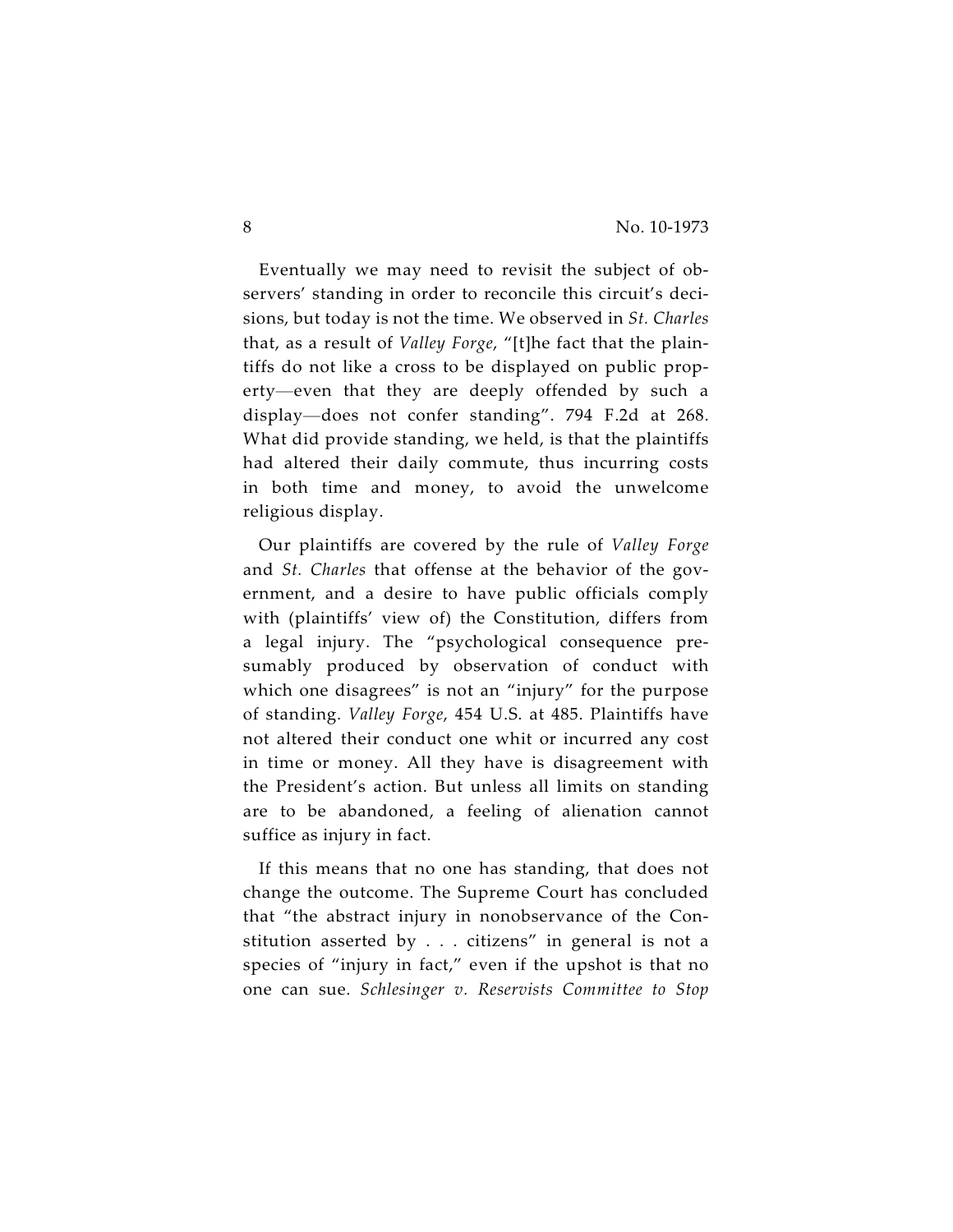*the War*, 418 U.S. 208, 223 n.13 (1974). See also *Hein* and *United States v. Richardson*, 418 U.S. 166 (1974). Any other approach "would convert standing into a requirement that must be observed only when it is met*." Valley Forge*, 454 U.S. at 489.

The judgment of the district court is vacated, and the case is remanded with instructions to dismiss for want of a justiciable controversy.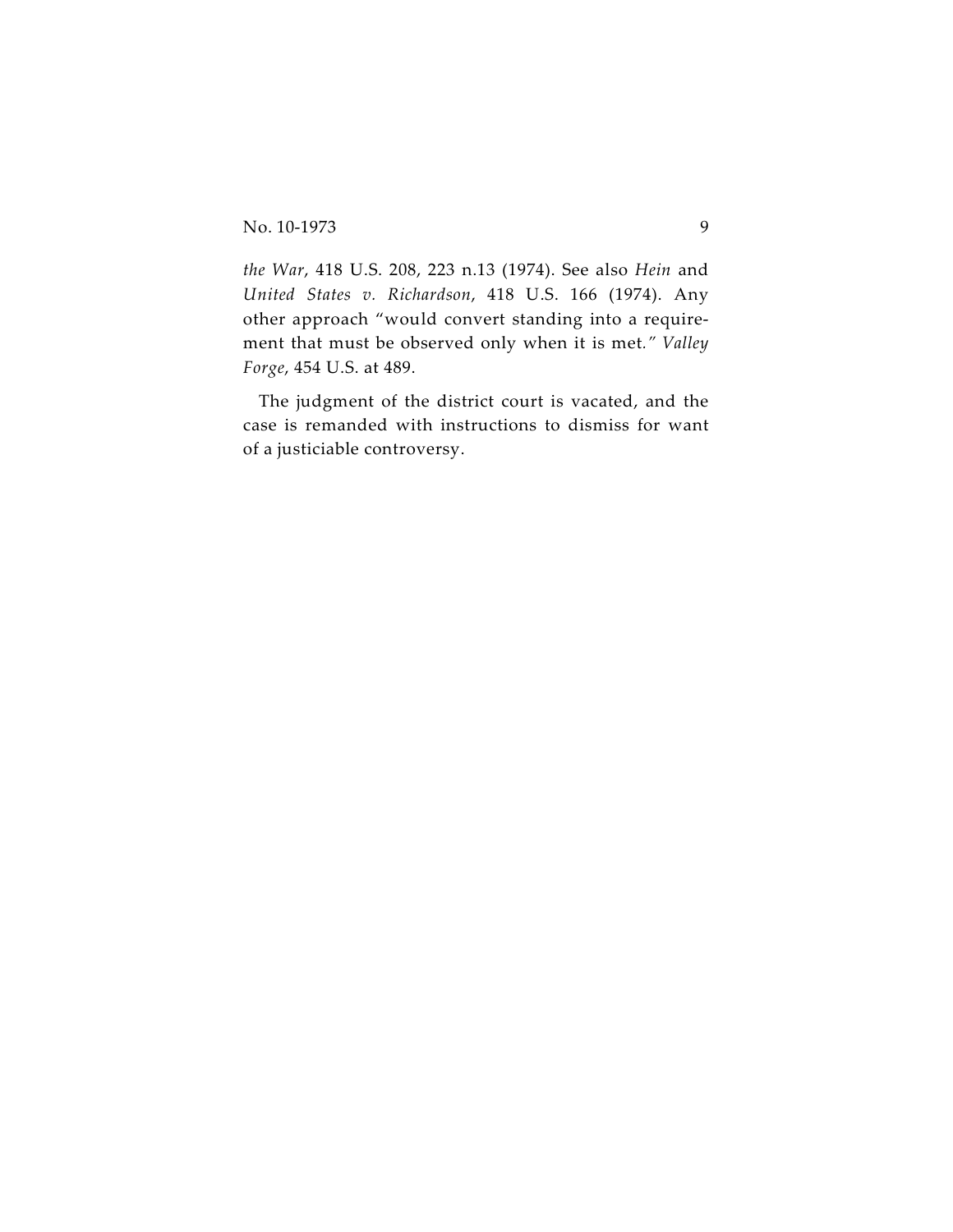## APPENDIX A

WHEREAS it is the duty of all nations to acknowledge the providence of Almighty God, to obey His will, to be grateful for His benefits, and humbly to implore His protection and favor; and

WHEREAS both Houses of Congress have, by their joint committee, requested me "to recommend to the people of the United States a day of public thanksgiving and prayer, to be observed by acknowledging with grateful hearts the many and signal favors of Almighty God, especially by affording them an opportunity peaceably to establish a form of government for their safety and happiness:"

NOW, THEREFORE, I do recommend and assign Thursday, the 26th day of November next, to be devoted by the people of these States to the service of that great and glorious Being who is the beneficent author of all the good that was, that is, or that will be; that we may then all unite in rendering unto Him our sincere and humble thanks for His kind care and protection of the people of this country previous to their becoming a nation; for the signal and manifold mercies and the favorable interpositions of His providence in the course and conclusion of the late war; for the great degree of tranquillity, union, and plenty which we have since enjoyed; for the peaceable and rational manner in which we have been enabled to establish constitutions of government for our safety and happiness, and particularly the national one now lately instituted; for the civil and religious liberty with which we are blessed, and the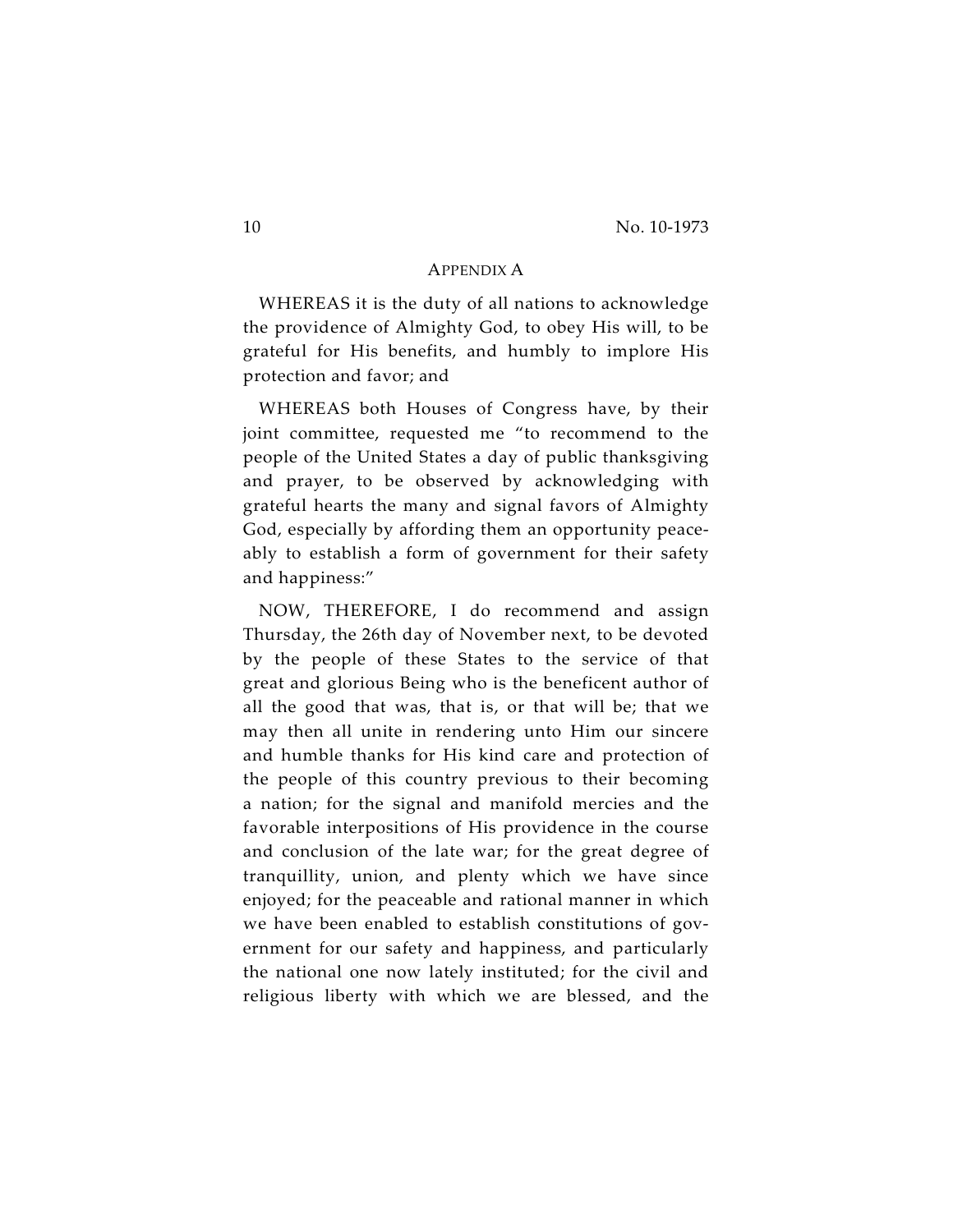means we have of acquiring and diffusing useful knowledge; and, in general, for all the great and various favors which He has been pleased to confer upon us.

And also that we may then unite in most humbly offering our prayers and supplications to the great Lord and Ruler of Nations, and beseech Him to pardon our national and other transgressions; to enable us all, whether in public or private stations, to perform our several and relative duties properly and punctually; to render our National Government a blessing to all the people by constantly being a Government of wise, just, and constitutional laws, discreetly and faithfully executed and obeyed; to protect and guide all sovereigns and nations (especially such as have shown kindness to us), and to bless them with good governments, peace, and concord; to promote the knowledge and practice of true religion and virtue, and the increase of science among them and us; and, generally, to grant unto all mankind such a degree of temporal prosperity as He alone knows to be best.

GIVEN under my hand, at the city of New-York, the third day of October, in the year of our Lord, one thousand seven hundred and eighty-nine.

GEORGE WASHINGTON.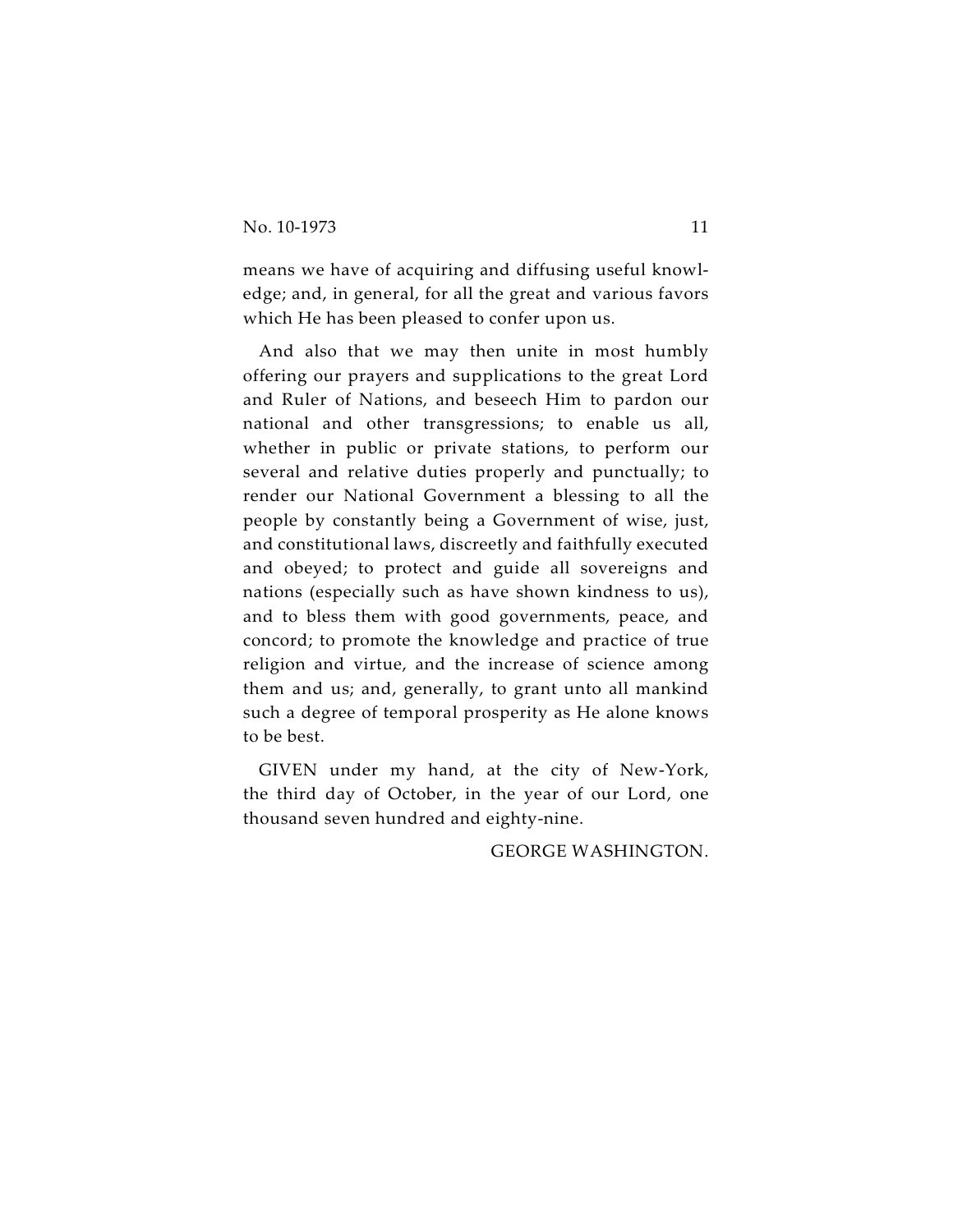## APPENDIX B

Throughout our history, whether in times of great joy and thanksgiving, or in times of great challenge and uncertainty, Americans have turned to prayer. In prayer, we have expressed gratitude and humility, sought guidance and forgiveness, and received inspiration and assistance, both in good times and in bad.

On this day, let us give thanks for the many blessings God has bestowed upon our Nation. Let us rejoice for the blessing of freedom both to believe and to live our beliefs, and for the many other freedoms and opportunities that bring us together as one Nation. Let us ask for wisdom, compassion, and discernment of justice as we address the great challenges of our time.

We are blessed to live in a Nation that counts freedom of conscience and free exercise of religion among its most fundamental principles, thereby ensuring that all people of goodwill may hold and practice their beliefs according to the dictates of their consciences. Prayer has been a sustaining way for many Americans of diverse faiths to express their most cherished beliefs, and thus we have long deemed it fitting and proper to publicly recognize the importance of prayer on this day across the Nation.

Let us remember in our thoughts and prayers those suffering from natural disasters in Haiti, Chile, and elsewhere, and the people from those countries and from around the world who have worked tirelessly and selflessly to render aid. Let us pray for the families of the West Virginia miners, and the people of Poland who so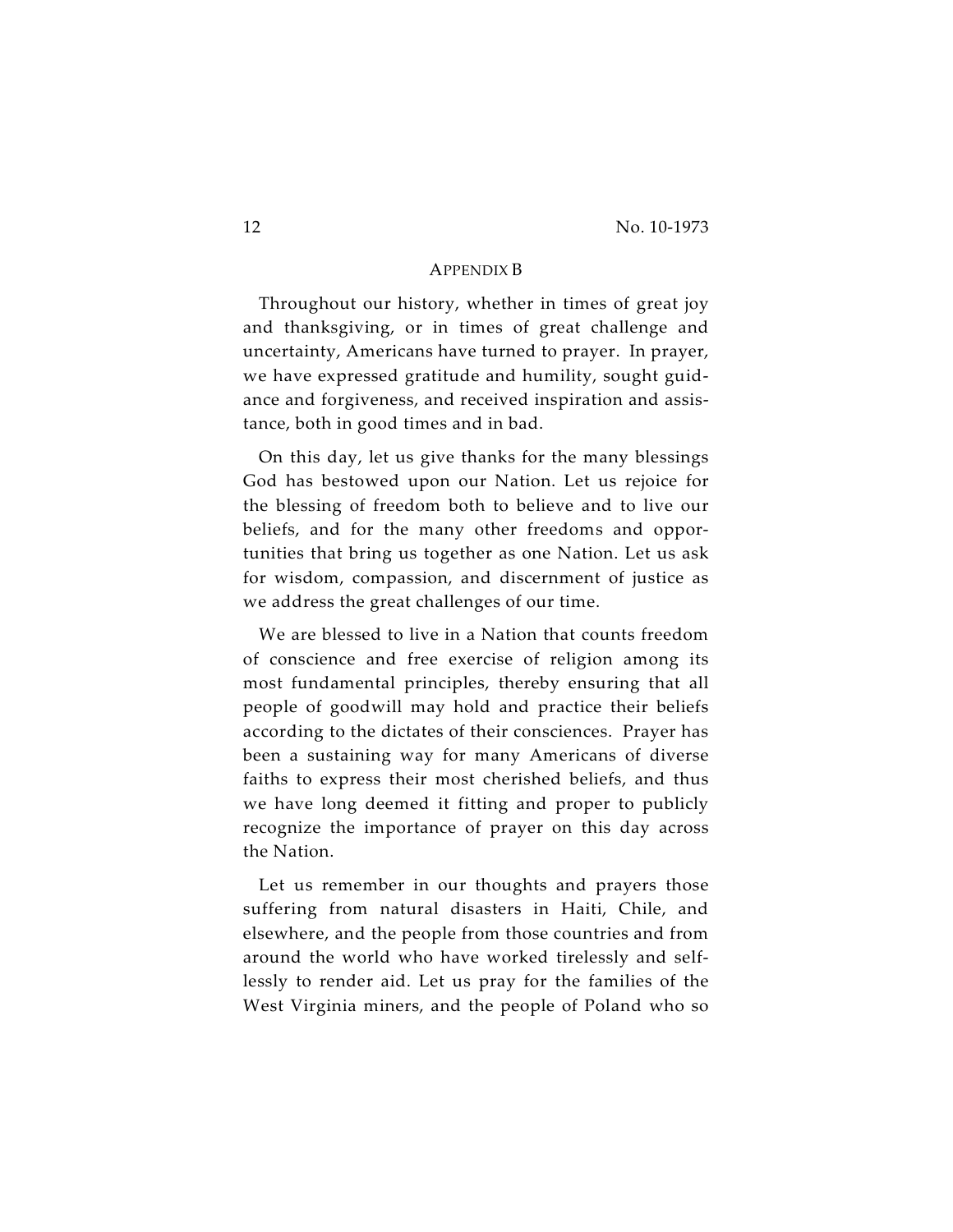recently and unexpectedly lost many of their beloved leaders. Let us pray for the safety and success of those who have left home to serve in our Armed Forces, putting their lives at risk in order to make the world a safer place. As we remember them, let us not forget their families and the substantial sacrifices that they make every day. Let us remember the unsung heroes who struggle to build their communities, raise their families, and help their neighbors, for they are the wellspring of our greatness. Finally, let us remember in our thoughts and prayers those people everywhere who join us in the aspiration for a world that is just, peaceful, free, and respectful of the dignity of every human being.

NOW, THEREFORE, I, BARACK OBAMA, President of the United States of America, by virtue of the authority vested in me by the Constitution and laws of the United States of America, do hereby proclaim May 6, 2010, as a National Day of Prayer. I call upon the citizens of our Nation to pray, or otherwise give thanks, in accordance with their own faiths and consciences, for our many freedoms and blessings, and I invite all people of faith to join me in asking for God's continued guidance, grace, and protection as we meet the challenges before us.

IN WITNESS WHEREOF, I have hereunto set my hand this thirtieth day of April, in the year of our Lord two thousand ten, and of the Independence of the United States of America the two hundred and thirty-fourth.

BARACK OBAMA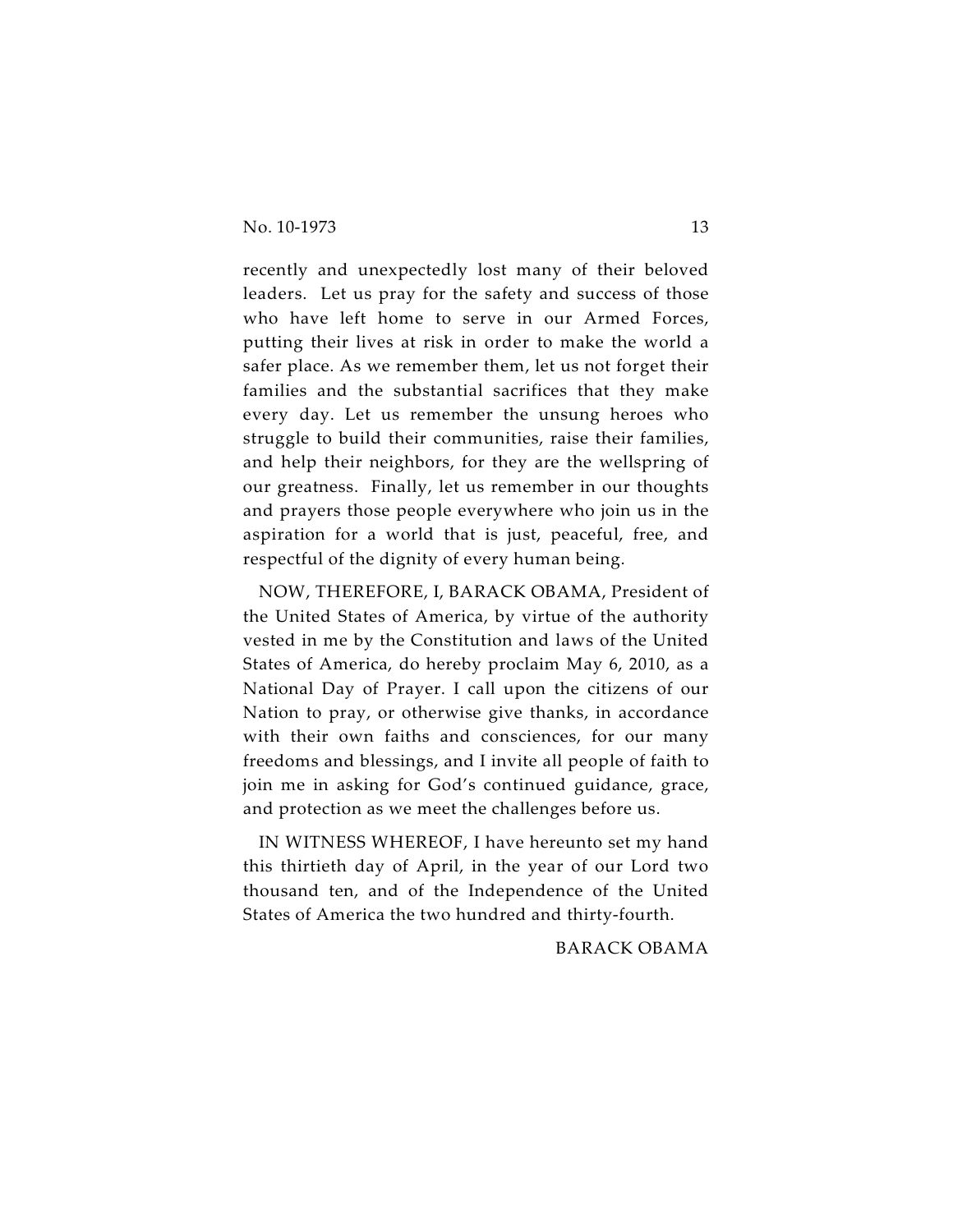WILLIAMS, *Circuit Judge*, concurring. Although I ultimately agree that the plaintiffs in this case lack standing, I write separately to note some concerns I have with the majority's reasoning and the uncertainty of the Supreme Court's precedent in this area.

The majority looks to *Elk Grove Unified School District v. Newdow*, 542 U.S. 1 (2004) and relies on it for the proposition that a feeling of exclusion is not enough to confer Article III standing. If it were, the majority reasons, then Newdow would have had standing to challenge the words "under God" in the Pledge of Allegiance.

*Newdow* does not support the majority's conclusion. The only standing-related issue before the Court in *Newdow* was whether Newdow had standing as a parent even though he lacked the right to litigate as his daughter's "next friend." *Id*. at 15. The Court granted certiorari on two questions only: (1) whether Newdow had standing as a noncustodial parent to challenge the school district's policy; and (2) if so, whether the policy offended the First Amendment. *Id.* at 10. The Court concluded only that Newdow lacked prudential standing—not that he lacked Article III standing. *Id.* at 17-18. In fact, Chief Justice Rehnquist's concurrence explicitly states, "To be clear, the Court does not dispute that respondent Newdow . . . satisfies the requisites of Article III standing." *Id*. at 20 (Rehnquist, J., concurring).

The Supreme Court has cautioned against drawing conclusions based on jurisdictional issues that have not been decided. *See Pennhurst State Sch. and Hosp. v. Halderman*, 465 U.S. 89, 119 (1984). I do not agree that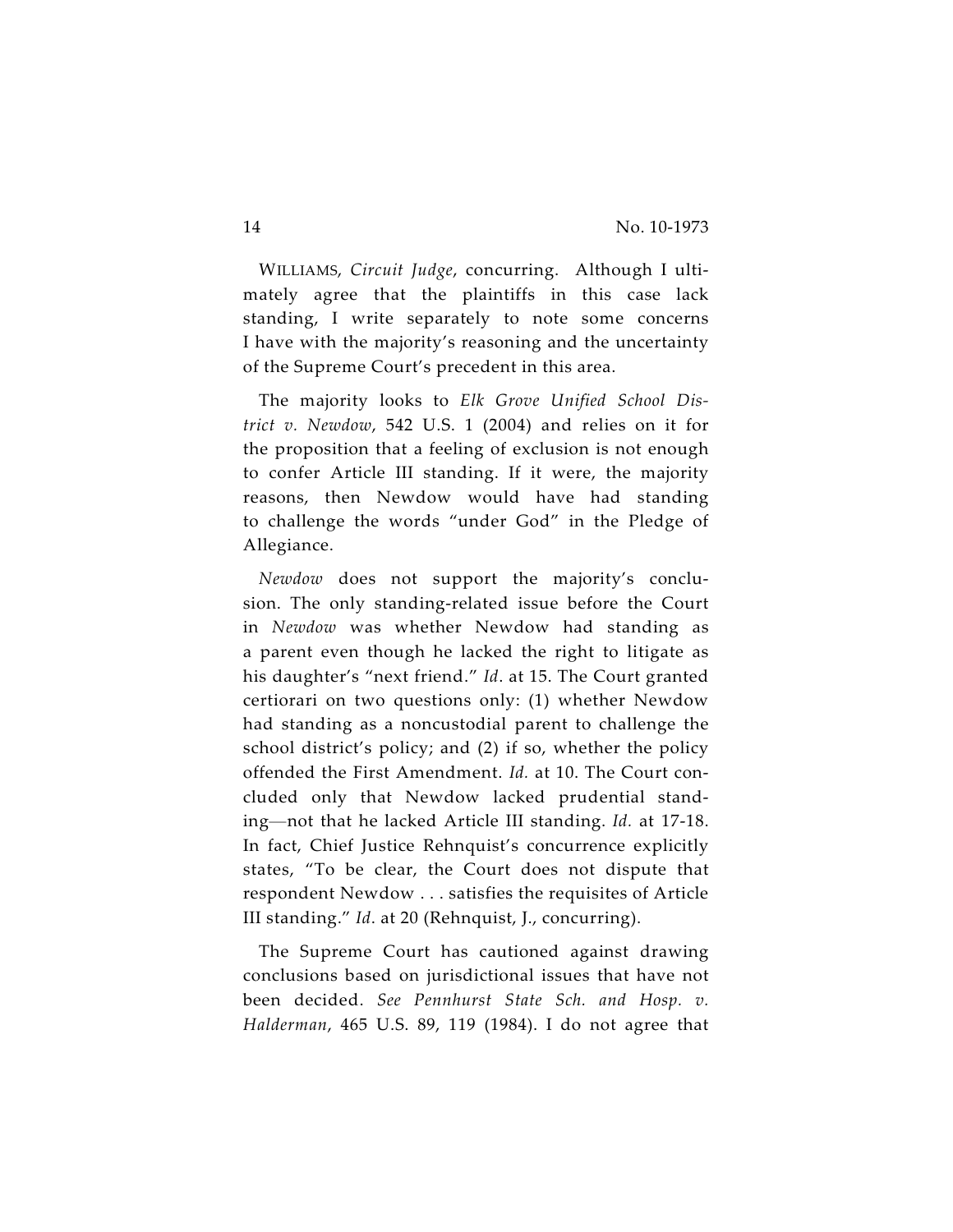*Newdow* supports the proposition that the plaintiffs here do not have Article III standing because the Court could have, but did not, consider whether Newdow had standing separate and apart from his status as a parent. In fact, in footnote 8 of the Court's opinion, the Court went so far as to assume that Newdow could satisfy Article III standing on his own:

Newdow's complaint and brief cite several additional bases for standing: that Newdow "at times has himself attended—and will in the future attend—class with his daughter;" that he "has considered teaching elementary school students in [the School District];" that he has "attended and will continue to attend" school board meetings at which the Pledge is "routinely recited," and that the School District uses his tax dollars to implement its Pledge policy. *Even if these arguments suffice to establish Article III standing*, they do not respond to our prudential standing concerns. . . .

*Newdow*, 542 U.S. at 18 n.8 (emphasis added). Newdow did not argue that he was required to recite the Pledge himself, as the majority suggests would have been necessary for him to have standing. Rather, he alleged that he would attend the classroom and board meetings where the Pledge was recited, and would therefore be directly exposed to the government's unwelcome religious message. *See id.* The Court was willing to assume that these allegations would have sufficed to confer Article III standing. *See id.*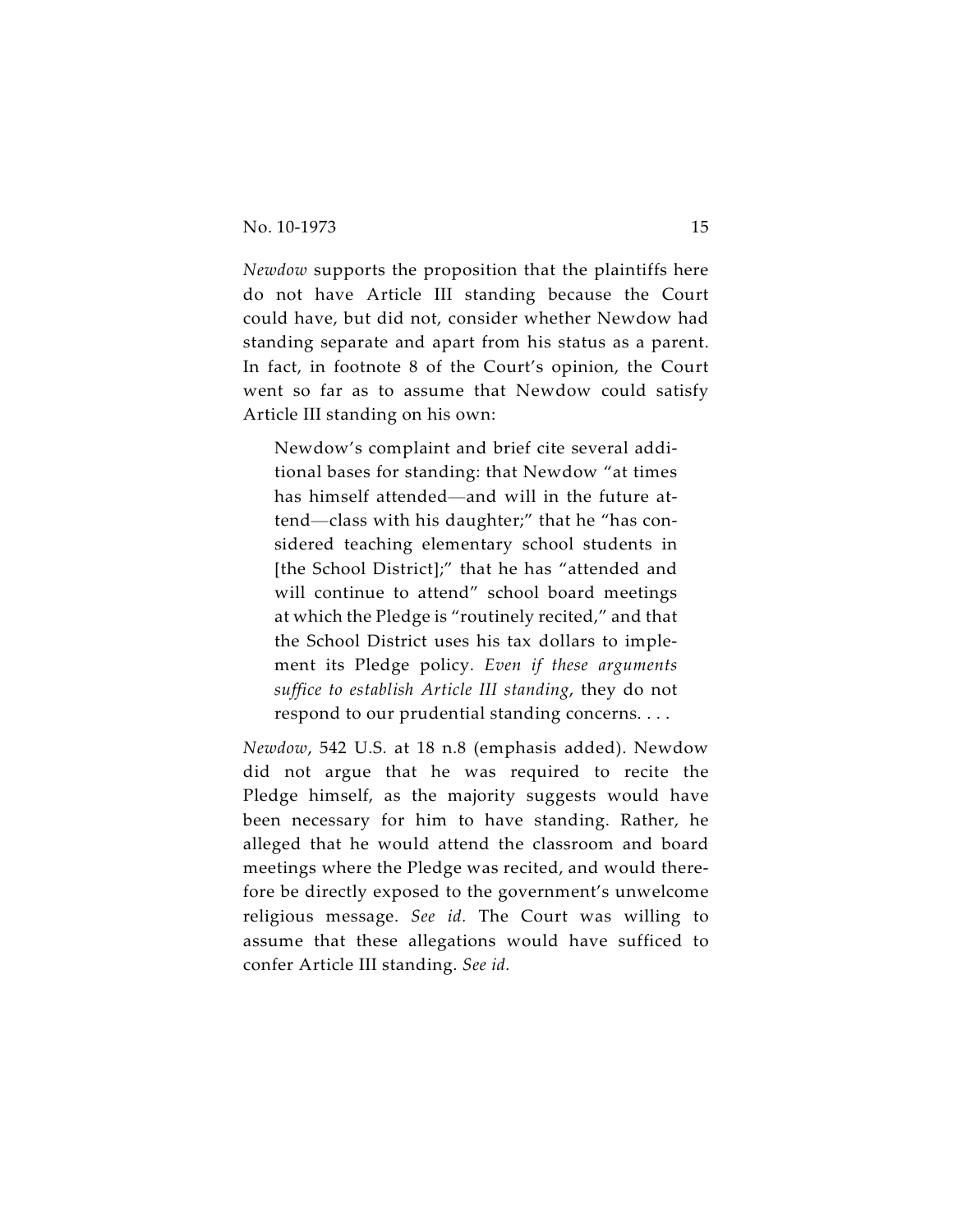Nor, as the majority suggests, must the plaintiffs alter their behavior in order to have a cognizable injury. In *Doe v. County of Montgomery*, 41 F.3d 1156, 1161-62 (7th Cir. 1994), we held that whether a plaintiff has altered his behavior is not controlling. We stated that a plaintiff can also satisfy the standing requirement by establishing that he is subject to direct and unwelcome exposure to religious messages. *Id.* The majority calls into question our precedent in *Books v. City of Elkhart*, 235 F.3d 292, 299-301 (7th Cir. 2000) (hereinafter "*Books I*"), and *Books v. Elkhart County*, 401 F.3d 857, 861-62 (7th Cir. 2005) (hereinafter "*Books II*"), which reaffirmed the principle that a plaintiff need not allege a change in behavior to have standing, because those cases were decided before *Newdow* or did not mention *Newdow*. But *Newdow* would not have changed the analyses because it did not address Article III standing.

I also do not see a need to call into question those cases on the grounds that they did not address *Valley Forge Christian College v. Americans United for Separation of Church and State, Inc.*, 454 U.S. 464, 472 (1982) or attempt to reconcile their holdings with *Freedom From Religion Foundation, Inc. v. Zielke,* 845 F.2d 1463 (7th Cir. 1988). *Books I* and *Books II* both rely heavily on *Doe*, which addressed both *Valley Forge* and *Zielke*. *Doe* harmonized the holding that an allegation of direct exposure to unwelcome religious conduct satisfies the injury-in-fact requirement with *Zielke*'s holding that the plaintiffs in that case did not have standing to object to a Ten Commandments display in a park. *Doe,* 41 F.3d at 1161. In *Doe*, we explained that the plaintiffs in *Zielke* did not alter their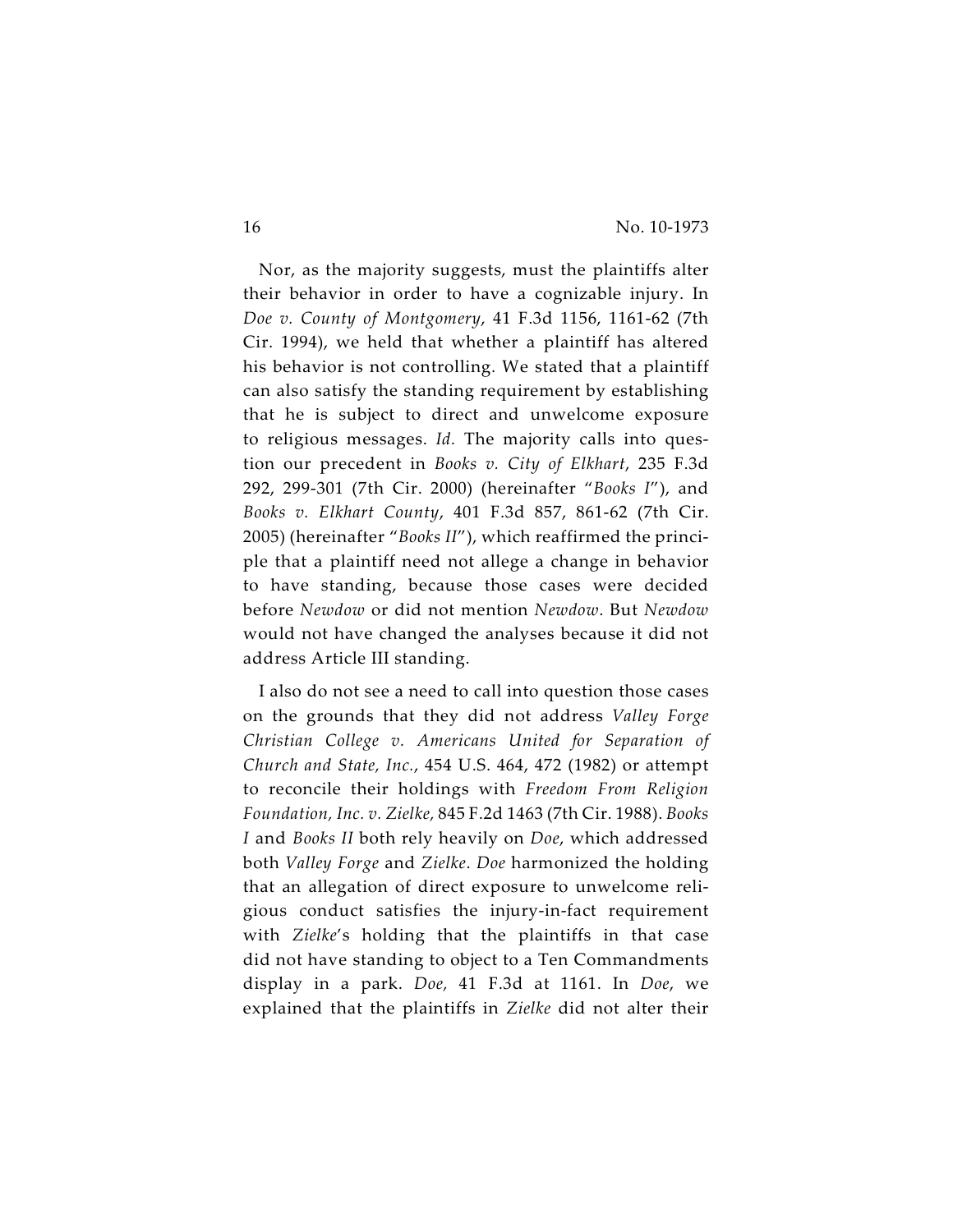behavior "and [they] failed to demonstrate that they were exposed to the monument during their normal routines or in the course of their usual driving or walking routes." *Doe,* 41 F.3d at 1161.

The rule in every other circuit that has considered the question is that while an allegation of a change in behavior is sufficient to confer standing, it is not required. *Suhre v. Haywood County*, 131 F.3d 1083, 1087-88 (4th Cir. 1997) (plaintiff need not allege a change in behavior to challenge religious display); *Am. Civil Liberties Union of Ky. v. Grayson County*, 591 F.3d 837, 843 (6th Cir. 2010) (standing satisfied by allegations of direct and unwelcome contact with government-sponsored religious object); *Vasquez v. Los Angeles County*, 487 F.3d 1246, 1251-52 (9th Cir. 2007) (psychological harm resulting from direct contact with religious symbol is sufficient to confer standing and a change in behavior is not required); *Foremaster v. City of St. George*, 882 F.2d 1485, 1490-91 (10th Cir. 1989) (no change in behavior required to challenge religious display); *Saladin v. City of Milledgeville*, 812 F.2d 687, 692-93 (11th Cir. 1987) (same). I see no need to diverge from this rule.

Notwithstanding my concerns with the majority's reasoning, and my belief that this is a close case, I agree that ultimately the plaintiffs do not have standing. In *Valley Forge*, the Supreme Court held that a "psychological consequence" does not suffice as concrete harm when it is produced merely by "observation of conduct with which one disagrees." 454 U.S. at 485-86. The plaintiffs in that case complained that the government had con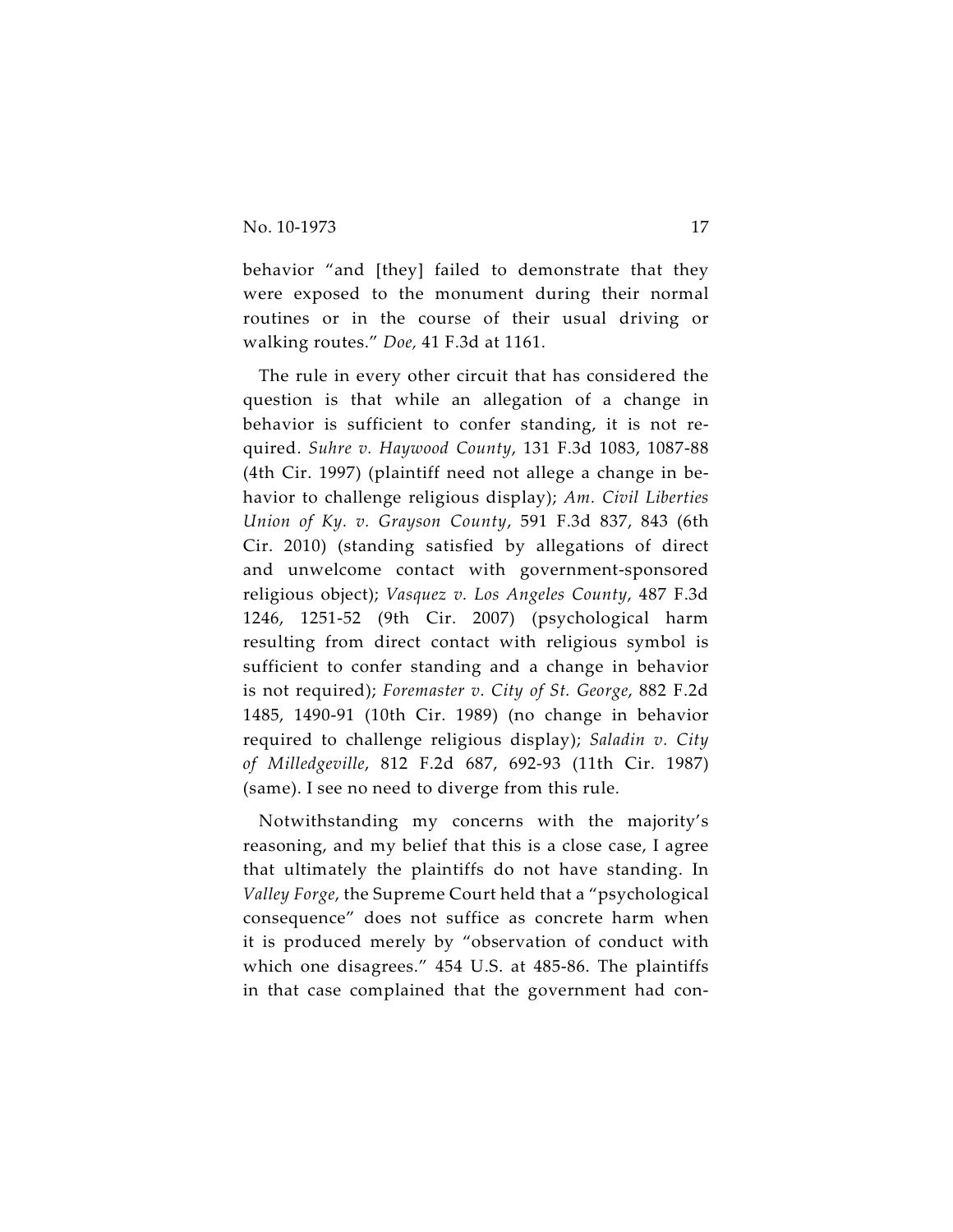veyed surplus property to a religious college for free in violation of the Establishment Clause. *Id.* at 486-87. The Court found that the plaintiffs did not have standing, but it also reiterated that, "[i]n reaching this conclusion, we do not retreat from our earlier holdings that standing may be predicated on noneconomic injury." *Id.* at 486.

The Court simply has not been clear as to what distinguishes the psychological injury produced by conduct with which one disagrees from an injury that suffices to give rise to an injury-in-fact in Establishment Clause cases. As the Ninth Circuit recently noted, the Court has decided cases in many contexts where the plaintiffs claimed that they were hurt by exposure to unwelcome religious messages from the government, including cases involving a creche in a county courthouse, a creche in a public park, the Ten Commandments displayed on the grounds of a state capitol, the Ten Commandments displayed at a courthouse, a cross displayed in a national park, prayer in a football game, school prayer, a moment of silence at school, Bible reading at a public school, and a religious invocation at graduation. *Catholic League for Religious and Civil Rights v. City of San Francisco*, 624 F.3d 1043, 1049-50 (9th Cir. 2009) (citing Supreme Court cases). In all of those cases, the Court treated standing as sufficient, even though it appears that nothing was affected but the religious or irreligious sentiments of the plaintiffs. *Id.* "To ignore the import of those cases for the standing analysis, one would have to believe the Supreme Court repeatedly overlooked a major standing problem and decided a plethora of